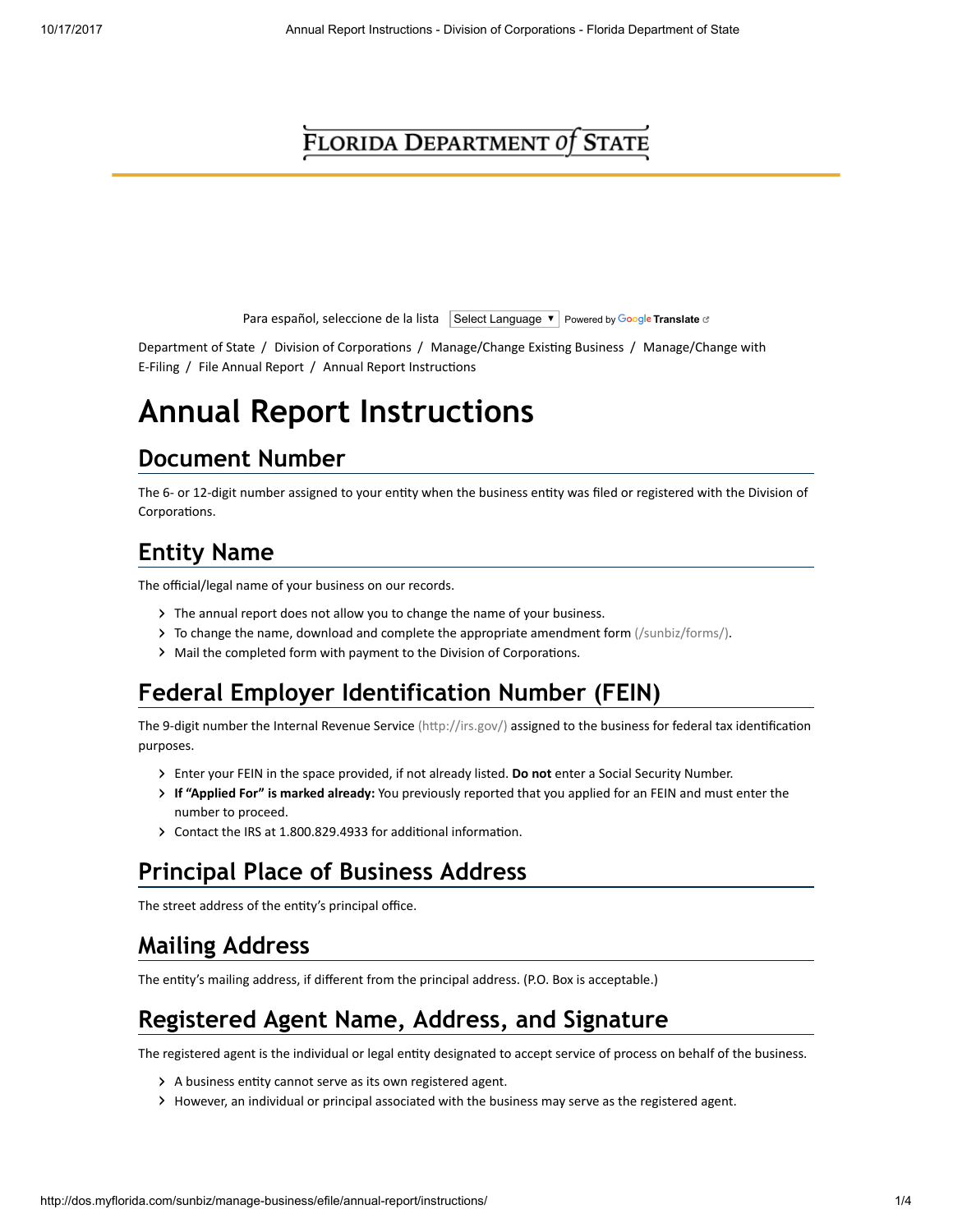- The registered agent must have a physical street address in Florida. Do not list a P.O. Box address.
- If designating a new registered agent, the new registered agent must sign the report, confirming the Agent's familiarity with the Florida Statutes and accepting the obligations of this designation.
	- If a business entity is designated as the Agent, a principal (individual) of that entity must sign to accept the obligations.
	- To sign, the registered agent types their name in the signature block.
		- > Pursuant to s.15.16 (http://www.leg.state.fl.us/Statutes/index.cfm? App\_mode=Display\_Statute&Search\_String=&URL=0000-0099/0015/Sections/0015.16.html), F.S., electronic signatures have the same legal effect as original signatures.
		- > NOTE: Typing someone's name/signature without their permission constitutes forgery pursuant to s.831.06 (http://www.leg.state.fl.us/statutes/index.cfm? [mode=View%20Statutes&SubMenu=1&App\\_mode=Display\\_Statute&Search\\_String=831.06&URL=0800-](http://www.leg.state.fl.us/statutes/index.cfm?mode=View%20Statutes&SubMenu=1&App_mode=Display_Statute&Search_String=831.06&URL=0800-0899/0831/Sections/0831.06.html) 0899/0831/Sections/0831.06.html), F.S.

#### If the Chief Financial Officer is listed as the Registered Agent:

- $\triangleright$  The registered agent information cannot be changed.
- Interach "authorized insurer" in Florida is required by s.48.151 (http://www.leg.state.fl.us/statutes/index.cfm? mode=View%20Statutes&SubMenu=1&App\_mode=Display\_Statute&Search\_String=48.151&URL=0000- 0099/0048/Sections/0048.151.html), F.S., to designate the "Chief Financial Officer" as its registered agent for Service of Process.
- > A signature is not required for the Chief Financial Officer. Type NOT REQUIRED in the signature field.
- For more information about changing the registered agent for an insurance company, contact the Department of Financial Services (http://www.myfloridacfo.com/askFLDFS/).

### Principals (Officers/Directors/Managers/Authorized Representatives/General Partners) Names and Addresses

Review the principals associated with this business entity. You can edit, add or delete the information listed by clicking on the provided options.

- Enter the principals you want listed on our database.
- You must provide at least one principal.
- > Enter or change the titles, names and street addresses of the principals in the spaces provided.
	- > A person may serve in more than one capacity.
	- You can select the title(s) from the list provided, or enter the title in the textbox if it is not listed.
- If your business is a limited partnership or limited liability limited partnership, you cannot change the general partners on the annual report.
	- > You must file a Certificate of Amendment (/sunbiz/forms/partnerships/) to add or delete a general partner.
	- You can change the address of a general partner.

### Certificate of Status

- You may request a certificate of status when you file your report.
- > This item is not required.
- $>$  A certificate of status certifies the business entity is active and has paid all fees due this office through a certain date.

#### Fee:

- **Corporations and Limited Partnerships: \$8.75**
- Limited Liability Companies: \$5.00

#### Delivery: